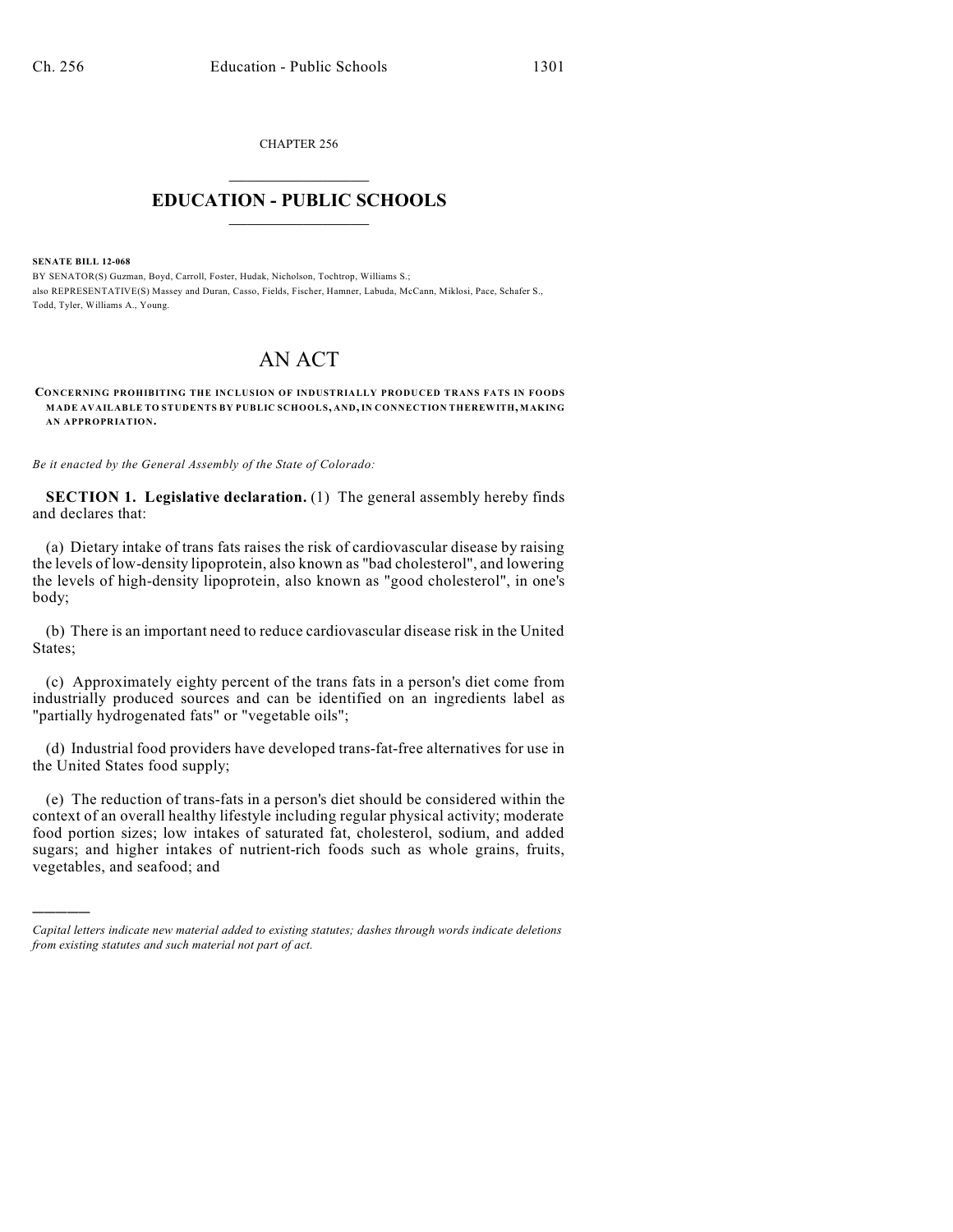(f) The reduction of trans-fats in one's diet should not lead to unintended consequences, such as replacing trans-fats with greater intakes of saturated fats.

**SECTION 2.** In Colorado Revised Statutes, **add** 22-32-136.3 as follows:

**22-32-136.3. Children's nutrition - no trans fats in school foods - definitions - rules.** (1) AS USED IN THIS SECTION, UNLESS THE CONTEXT OTHERWISE REQUIRES:

(a) "EXTENDED SCHOOL DAY" MEANS THE SCHOOL DAY, PLUS ANY ADDITIONAL TIME THAT A STUDENT SPENDS ON SCHOOL GROUNDS BEFORE OR AFTER THE SCHOOL DAY FOR THE PURPOSE OF PARTICIPATING IN A SCHOOL-SANCTIONED EXTRACURRICULAR ACTIVITY OR CHILD CARE PROGRAM.

(b) "INDUSTRIALLY PRODUCED TRANS FAT" MEANS VEGETABLE SHORTENING, MARGARINE, OR ANY TYPE OF PARTIALLY HYDROGENATED VEGETABLE OIL THAT CONTAINS MORE THAN ZERO GRAMS OF TRANS FAT PER SERVING AS LABELED.

(c) "PUBLIC SCHOOL" MEANS A SCHOOL OF A SCHOOL DISTRICT, A DISTRICT CHARTER SCHOOL, OR A BOARD OF COOPERATIVE SERVICES.

(d) "SCHOOL DAY" HAS THE SAME MEANING AS SET FORTH IN SECTION 22-32-136.

(2) ON AND AFTER SEPTEMBER 1, 2013, A PUBLIC SCHOOL SHALL NOT:

(a) MAKE AVAILABLE TO A STUDENT ANY FOOD OR BEVERAGE THAT CONTAINS ANY AMOUNT OF INDUSTRIALLY PRODUCED TRANS FAT; OR

(b) USE A FOOD THATCONTAINS ANY INDUSTRIALLY PRODUCED TRANS FAT IN THE PREPARATION OF A FOOD ITEM OR BEVERAGE THAT IS INTENDED FOR CONSUMPTION BY A STUDENT.

(3) THE PROHIBITION DESCRIBED IN SUBSECTION (2) OF THIS SECTION APPLIES TO ALL FOOD AND BEVERAGES MADE AVAILABLE TO A STUDENT ON SCHOOL GROUNDS DURING EACH SCHOOL DAY AND EXTENDED SCHOOL DAY, INCLUDING BUT NOT LIMITED TO A FOOD OR BEVERAGE ITEM MADE AVAILABLE TO A STUDENT IN A SCHOOL CAFETERIA, SCHOOL STORE, VENDING MACHINE, OR OTHER FOOD SERVICE ENTITY EXISTING UPON SCHOOL GROUNDS.

(4) THE PROHIBITION DESCRIBED IN SUBSECTION (2) OF THIS SECTION DOES NOT APPLY TO:

(a) ANY FOOD OR BEVERAGE THAT IS MADE AVAILABLE TO A STUDENT AS PART OF A MEAL PROGRAM OF THE UNITED STATES DEPARTMENT OF AGRICULTURE;

(b) ANY FOOD OR BEVERAGE THAT IS MADE AVAILABLE TO A STUDENT AS PART OF A FUNDRAISING EFFORT CONDUCTED BY ONE OR MORE STUDENTS, TEACHERS, OR PARENTS; OR

(c) ANY FOOD OR BEVERAGE THAT IS DONATED TO THE SCHOOL TO BE GIVEN TO A STUDENT FOR CONSUMPTION OFF OF SCHOOL PREMISES AND NOT DURING THE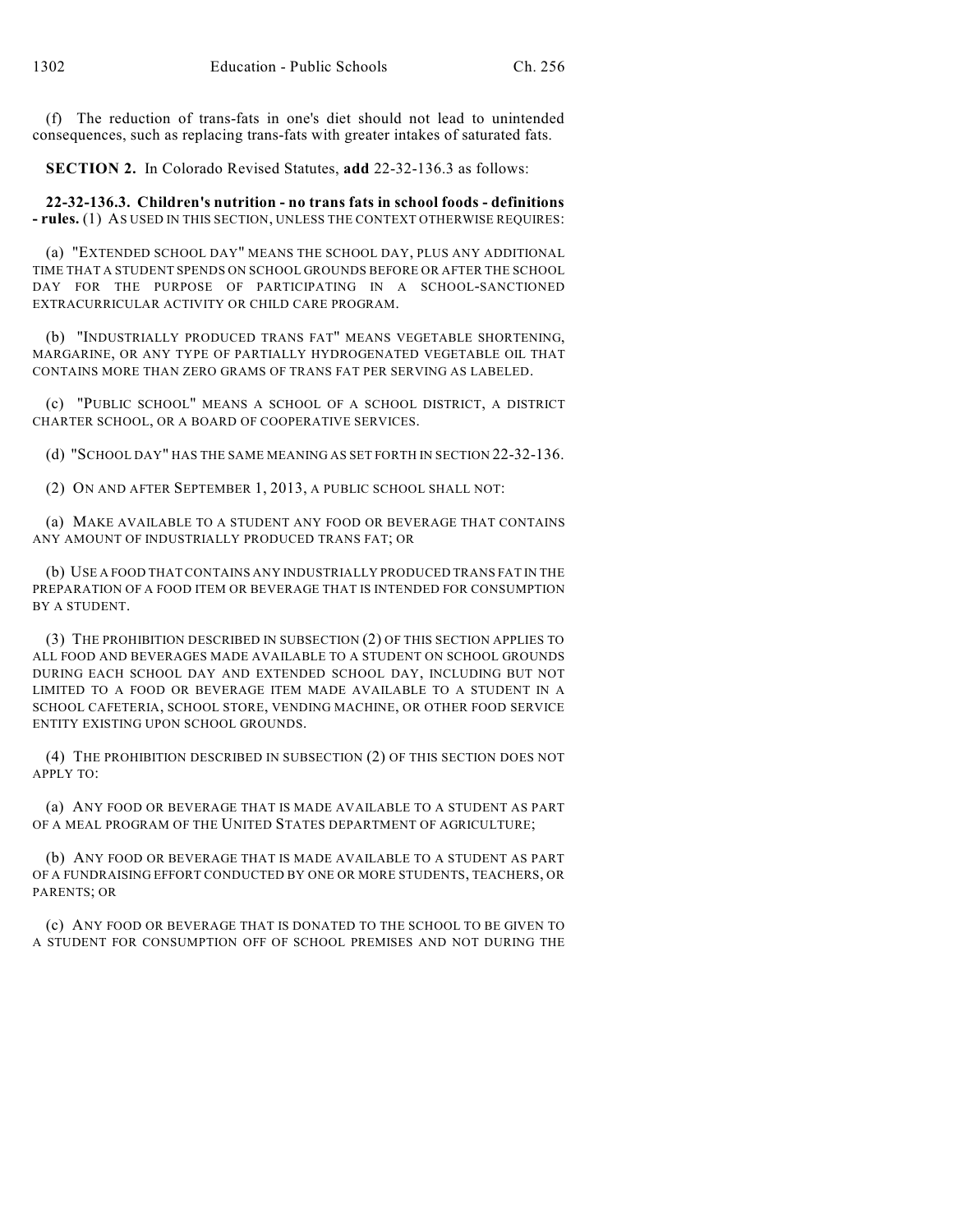SCHOOL DAY.

(5) THE STATE BOARD OF EDUCATION MAY PROMULGATE SUCH RULES AS ARE NECESSARY FOR THE ADMINISTRATION OF THIS SECTION.

**SECTION 3.** In Colorado Revised Statutes, **add** 22-30.5-524 as follows:

**22-30.5-524. Institute charter schools - children's nutrition - no trans fats in school foods - definitions - rules.** (1) AS USED IN THIS SECTION, UNLESS THE CONTEXT OTHERWISE REQUIRES:

(a) "EXTENDED SCHOOL DAY" MEANS THE SCHOOL DAY, PLUS ANY ADDITIONAL TIME THAT A STUDENT SPENDS ON SCHOOL GROUNDS BEFORE OR AFTER THE SCHOOL DAY FOR THE PURPOSE OF PARTICIPATING IN A SCHOOL-SANCTIONED EXTRACURRICULAR ACTIVITY OR CHILD CARE PROGRAM.

(b) "INDUSTRIALLY PRODUCED TRANS FAT" MEANS VEGETABLE SHORTENING, MARGARINE, OR ANY TYPE OF PARTIALLY HYDROGENATED VEGETABLE OIL THAT CONTAINS MORE THAN ZERO GRAMS OF TRANS FAT PER SERVING.

(c) "SCHOOL DAY" HAS THE SAME MEANING AS SET FORTH IN SECTION 22-32-136.

(2) ON AND AFTER SEPTEMBER 1, 2013, NEITHER THE STATE CHARTER SCHOOL INSTITUTE NOR ANY INSTITUTE CHARTER SCHOOL SHALL:

(a) MAKE AVAILABLE TO A STUDENT ANY FOOD THAT CONTAINS A AMOUNT OF INDUSTRIALLY PRODUCED TRANS FAT; OR

(b) USE A FOOD THAT CONTAINS AN AMOUNT OF INDUSTRIALLY PRODUCED TRANS FAT IN THE PREPARATION OF A FOOD ITEM THAT IS INTENDED FOR CONSUMPTION BY A STUDENT.

(3) THE PROHIBITION DESCRIBED IN SUBSECTION (2) OF THIS SECTION APPLIES TO ALL FOOD AND BEVERAGES MADE AVAILABLE TO A STUDENT ON SCHOOL GROUNDS DURING EACH SCHOOL DAY AND EXTENDED SCHOOL DAY, INCLUDING BUT NOT LIMITED TO ANY FOOD OR BEVERAGE ITEM MADE AVAILABLE TO A STUDENT IN A SCHOOL CAFETERIA, SCHOOL STORE, VENDING MACHINE, OR OTHER FOOD SERVICE ENTITY EXISTING UPON SCHOOL GROUNDS.

(4) THE PROHIBITION DESCRIBED IN SUBSECTION (2) OF THIS SECTION DOES NOT APPLY TO:

(a) ANY FOOD OR BEVERAGE THAT IS MADE AVAILABLE TO A STUDENT AS PART OF A MEAL PROGRAM OF THE UNITED STATES DEPARTMENT OF AGRICULTURE;

(b) ANY FOOD OR BEVERAGE THAT IS MADE AVAILABLE TO A STUDENT AS PART OF A FUNDRAISING EFFORT CONDUCTED BY ONE OR MORE STUDENTS, TEACHERS, OR PARENTS; OR

(c) ANY FOOD OR BEVERAGE THAT IS DONATED TO THE SCHOOL TO BE GIVEN TO A STUDENT FOR CONSUMPTION OFF OF SCHOOL PREMISES AND NOT DURING THE